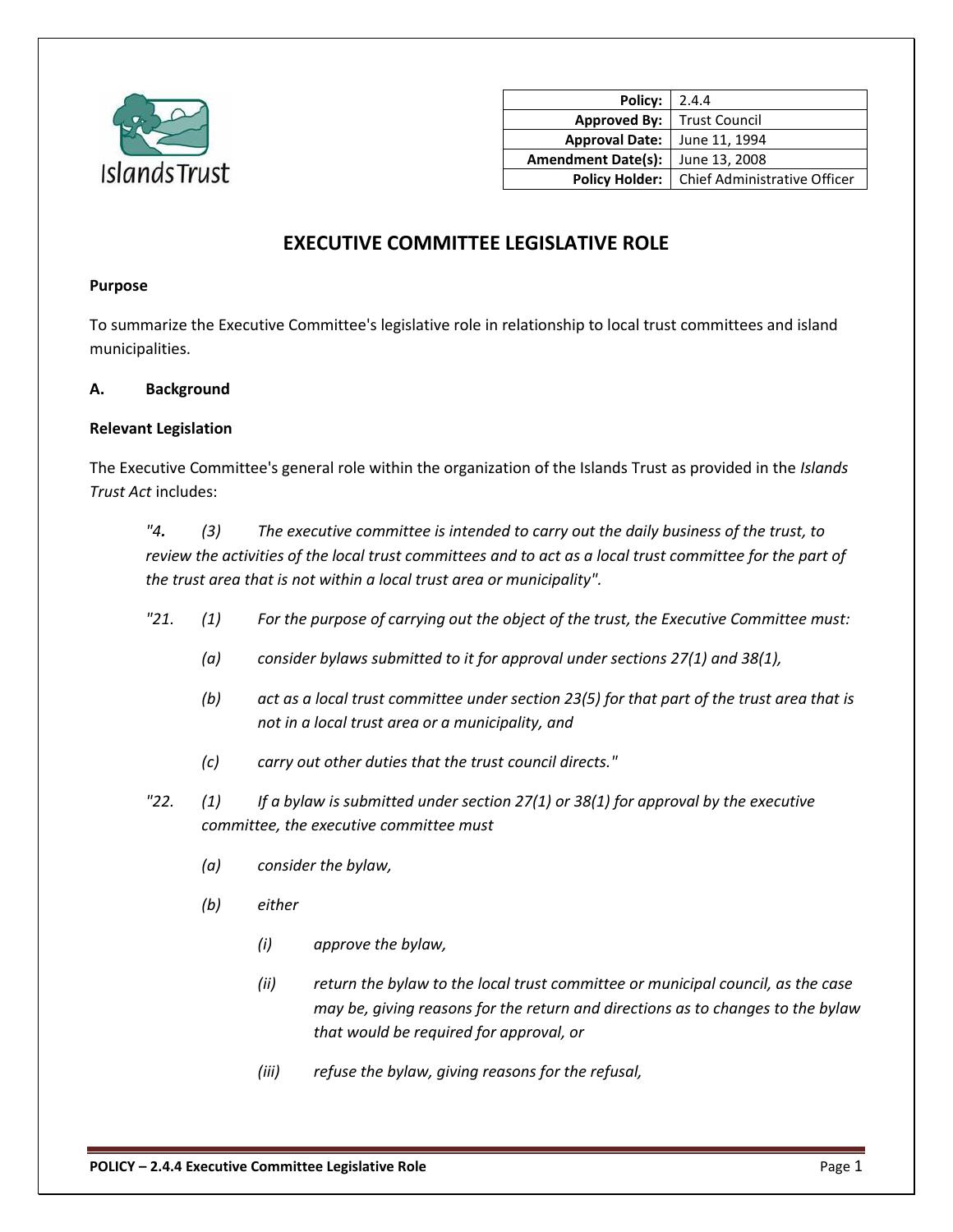- *(c) notify the local trust committee or municipal council, as the case may be, of its decision within one month from the date on which the secretary received the bylaw submitted under section 27(1) or 38(1), and*
- *(d) as soon as practicable after giving notice of its decision, deliver its decision in writing to the local trust committee or municipal council, including reasons and directions referred to in paragraph (b)(ii) and (iii).*
- *(2) If the Executive Committee does not give notice of its decision respecting approval of a bylaw within the time limit established by subsection (1)(c), it is deemed to have approved the bylaw."*
- *"27. (1) A local trust committee must, before adoption, submit its bylaws to the secretary for approval by the Executive Committee.*
	- *(2) A bylaw of a local trust committee has no effect*
		- *(a) in all cases, until it is approved by the Executive Committee or, if a request is made under subsection (3), by the Trust Council, and*
		- *(b) in the case of a bylaw adopting or amending a community plan, until it is approved by the minister.*
	- *(3) If the Executive Committee returns or refuses to approve a bylaw submitted to it under subsection (1), the local trust committee may, by request delivered to the secretary, refer the bylaw to the Trust Council for approval."*
- *"38. (1) The council of a municipality, all or part of which is in the trust area, must, before adoption, submit to the secretary for approval by the Executive Committee*

*(a) all bylaws adopting official community plans that apply to land in the trust area, and*

*(b) all bylaws under Part 14 of the Local Government Act that apply to land in the trust area to which no official community plan applies.*

*(2) A bylaw referred to in subsection (1) has no effect until it is approved*

*(a) by the Executive Committee,*

*(b) on request under subsection (3), by the Trust Council, or*

*(c) on request under subsection (4), by the minister.*

*(3) If the Executive Committee does not approve a bylaw submitted to it under subsection (1), the municipality may, by request delivered to the secretary, refer the bylaw to the Trust Council for approval.*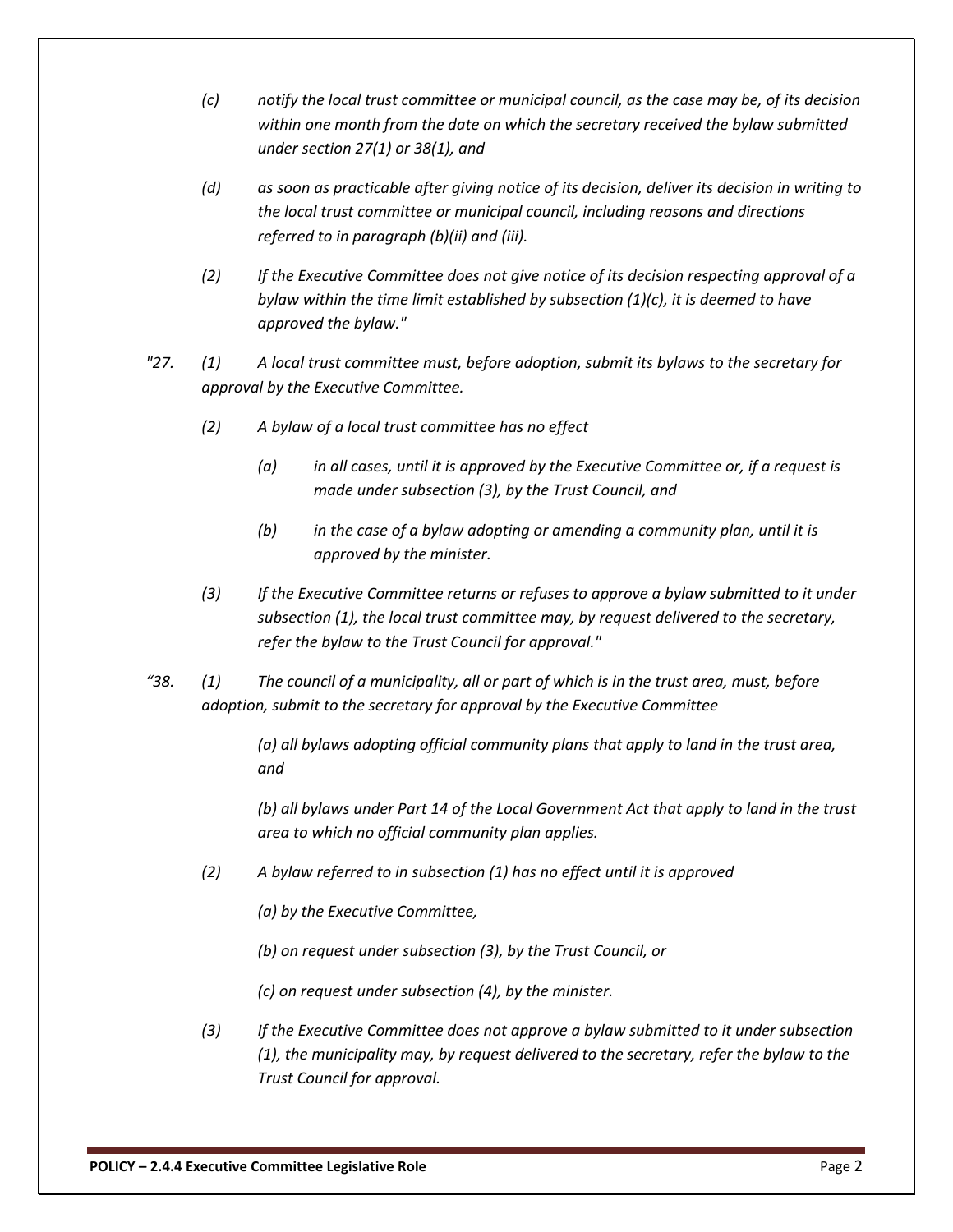*(4) If the Trust Council returns or refuses to approve a bylaw referred to it under subsection (3), the municipality may submit the bylaw to the minister for approval and, if this is done, section 16(1)(a) and (b) applies to approval by the minister."*

The Letters Patent incorporating the Bowen Island Municipality contain the following provisions:

- *"14.4 Where, after third reading of a proposed official community plan bylaw and after the Islands Trust Executive Committee has refused to approve the bylaw submitted under section 38(1) of the Islands Trust Act, the municipality requests that the bylaw be referred to the Islands Trust Council for approval as provided in section 38(3) of the Islands Trust Act:*
	- *(a) the Council must notify the Minister of Municipal Affairs of the request; and*
	- *(b) the minister may provide advice or direction to assist with the review of the bylaw by the Islands Trust Council, and to determine if the bylaw may be approved by the Islands Trust Council.*
- *"14.6 In relation to the consideration of an official community plan bylaw by the Islands Trust, the Islands Trust may only refuse to approve a bylaw on the basis that it believes that the provisions of the proposed bylaw are contrary to or at variance with the trust policy statement, and the municipality may only submit a proposed bylaw to the minister where it believes that the Islands Trust has not reviewed the proposed bylaw correctly with reference to the trust policy statement."*

#### **B. Definitions**

n/a

## **C. Policy**

## **Interpretation of Relevant Legislation**

#### **1. Local Trust Committee Activities**

1.1 Neither the Executive Committee, nor Trust Council, has legislative authority to supervise or direct the activities of local trust committees, except for direction regarding procedural matters as authorized by Section 11 of the *Islands Trust Act*. The Executive Committee discharges its review role under Section 4(3) of the *Islands Trust Act* by observing local trust committee activities, providing recommendations for local trust committee consideration, and providing assistance to local trust committees upon request.

The Executive Committee members perform the above role by:

- 1.1.1 Serving as Chairs of local trust committees to chair meetings and to offer advice;
- 1.2.2 Recommending legislative initiatives through Trust Council that would apply to local trust committees;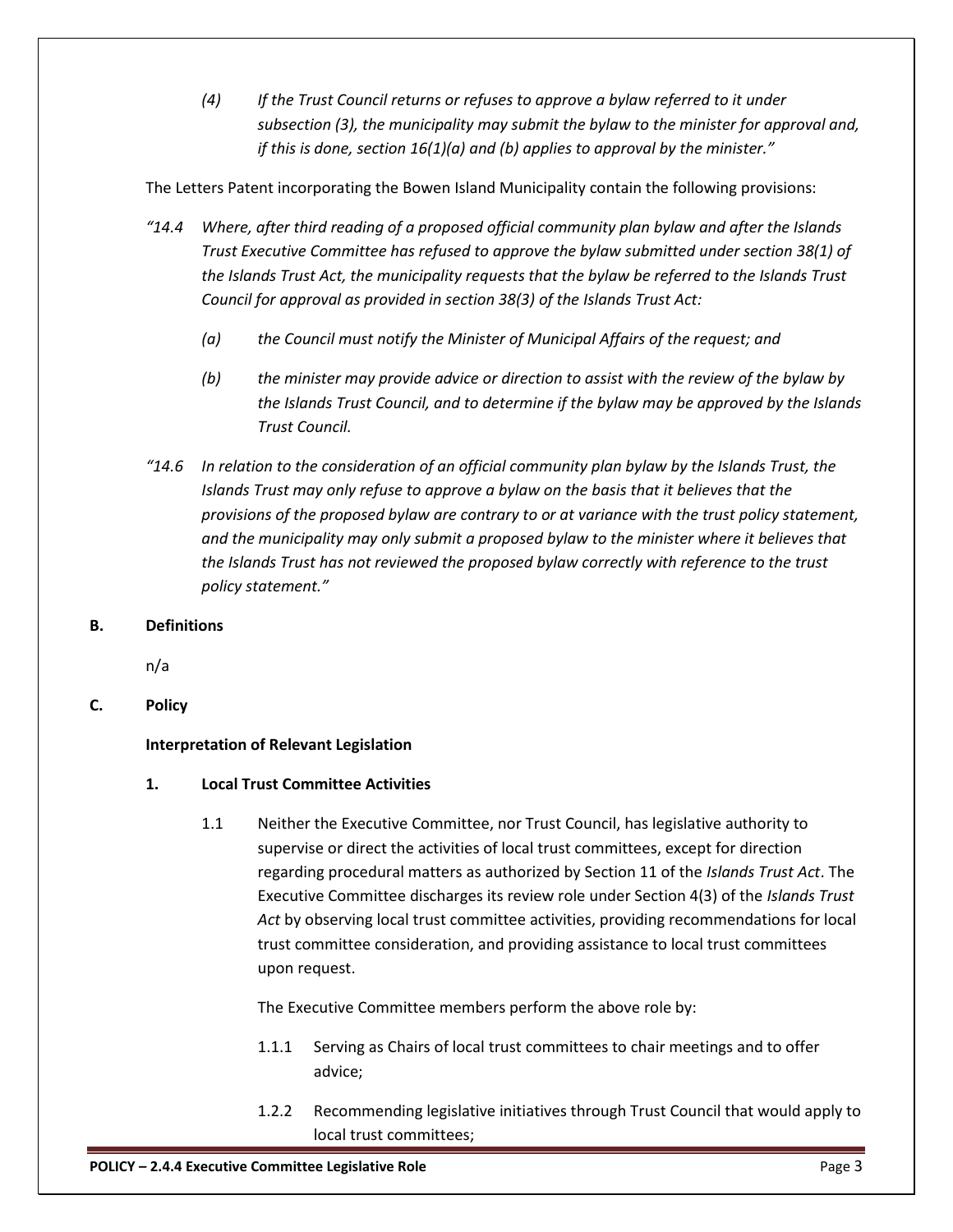1.2.3 Providing guidelines through Trust Council for consideration by local trust committees.

# **2. Local Trust Committee and Island Municipality Bylaws**

- 2.1 Section 15(4) of the *Islands Trust Act* provides that a bylaw submitted to the Executive Committee must not be approved if it is contrary to or at variance with the trust policy statement.
- 2.2 Section 27(2) of the *Islands Trust Act* provides that a bylaw of a local trust committee has no effect, in all cases, until it is approved by the Executive Committee or the Trust Council itself. Section 38(2) makes equivalent provisions in relation to island municipality bylaws adopting official community plans.
- 2.3 Section 27(3) provides that where the Executive Committee returns or refuses to approve a bylaw submitted by a local trust committee, the local trust committee may refer the bylaw to the Trust Council for approval. Section 38(3) makes equivalent provision for island municipality bylaws adopting official community plans.
- 2.4 The Executive Committee may refuse a Local Trust Committee bylaw (or return the bylaw giving directions as to changes that would be required for approval) under section 22(1)(b) of the *Islands Trust Act.* The *Islands Trust Act* does not address grounds for refusal or return of the bylaw with directions, apart from requiring the Executive Committee to refuse a bylaw that is contrary to or at variance with the trust policy statement. The Trust Council considers, without limiting the jurisdiction of the Executive Committee, that the Executive Committee may also take into consideration whether the adoption of the bylaw would be contrary to the object of the trust; would expose the Islands Trust to unreasonable expense in the administration or enforcement of the bylaw, or would, on the basis of advice from legal counsel, be enacted without legal authority including inconsistency with the relevant Official Community Plan.
- 2.5 The Executive Committee may refuse an island municipality bylaw (or return the bylaw giving directions as to changes that would be required for approval) under section 22(1)(b) of the *Islands Trust Act.* The Executive Committee may, according to the Letters Patent of Bowen Island Municipality, refuse or return an island municipality bylaw only on the basis that the bylaw is contrary to or at variance with a provision of the Trust Policy Statement.
- 2.6 The Executive Committee must give reasons for a refusal or return of a bylaw. The Trust Council is governed by the same precepts in the event it is to consider a bylaw approval under section 27(3).
- 2.7 Under section 8(2)(j) of the *Islands Trust Act,* the Trust Council may assign duties to the Executive Committee. Under section 21(1)(c), the Executive Committee must carry out other duties that the Trust Council directs.